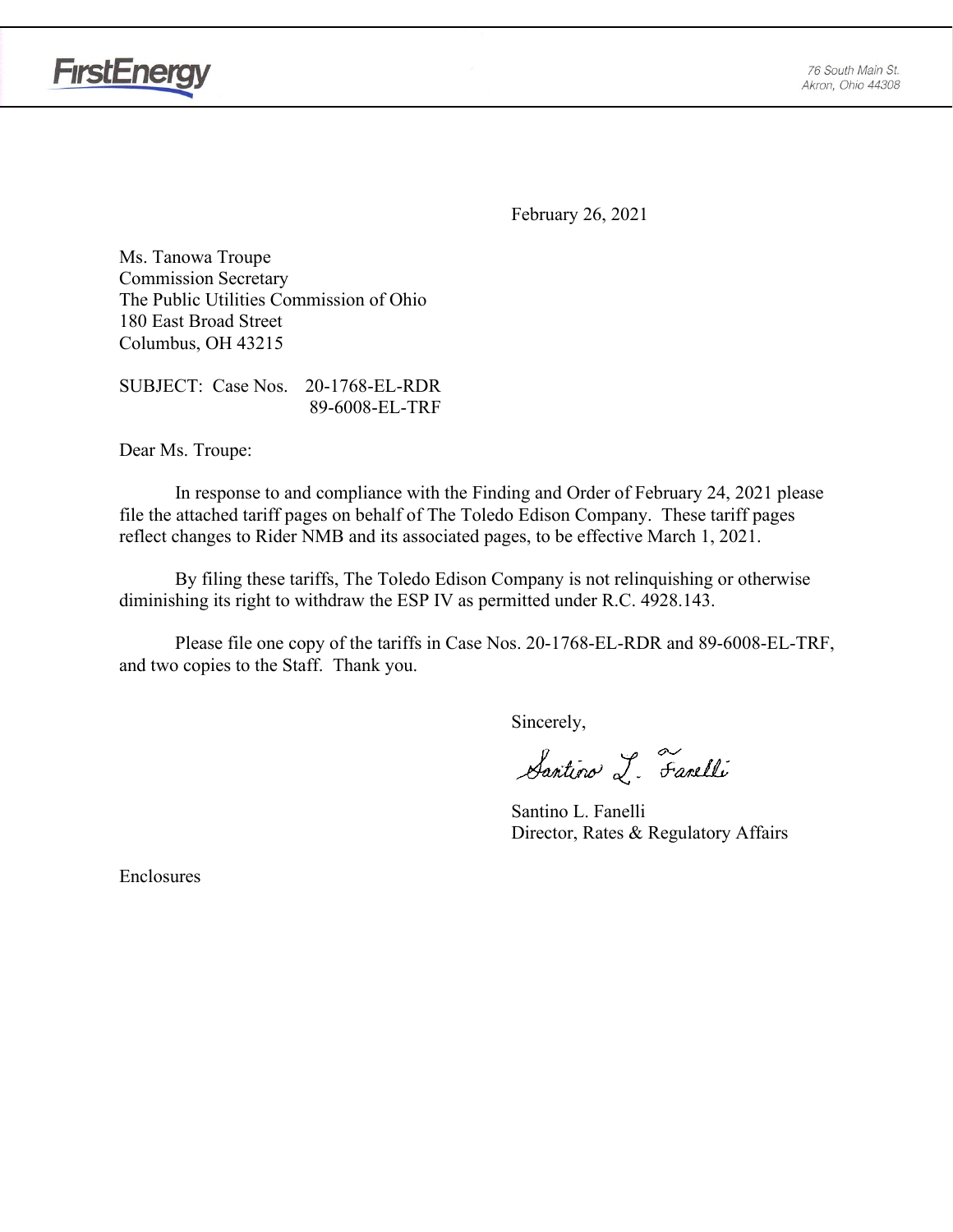## **TABLE OF CONTENTS**

The following rates, rules and regulations for electric service are applicable throughout the Company's service territory except as noted.

|                                                      | <b>Sheet</b> | <b>Effective</b><br><b>Date</b> |
|------------------------------------------------------|--------------|---------------------------------|
| <b>TABLE OF CONTENTS</b>                             | 1            | 03-01-21                        |
| <b>DEFINITION OF TERRITORY</b>                       | 3            | 01-23-09                        |
| <b>ELECTRIC SERVICE REGULATIONS</b>                  | 4            | 06-01-16                        |
| <b>ELECTRIC SERVICE SCHEDULES</b>                    |              |                                 |
| Residential Service (Rate "RS")                      | 10           | 01-23-09                        |
| General Service - Secondary (Rate "GS")              | 20           | 01-23-09                        |
| General Service - Primary (Rate "GP")                | 21           | 01-23-09                        |
| General Service - Subtransmission (Rate "GSU")       | 22           | 01-23-09                        |
| General Service - Transmission (Rate "GT")           | 23           | 01-23-09                        |
| <b>Street Lighting Provisions</b>                    | 30           | 01-23-09                        |
| Street Lighting (Rate "STL")                         | 31           | 06-01-09                        |
| Traffic Lighting (Rate "TRF")                        | 32           | 01-23-09                        |
| Private Outdoor Lighting (Rate "POL")                | 33           | 06-01-09                        |
| Experimental Company Owned LED Lighting Program      | 34           | $01 - 01 - 20$                  |
| <b>MISCELLANEOUS CHARGES</b>                         | 75           | 07-05-12                        |
| <b>OTHER SERVICE</b>                                 |              |                                 |
| <b>Partial Service</b>                               | 52           | $01-01-06$                      |
| Residential Renewable Energy Credit Purchase Program | 60           | 10-01-09                        |
| <b>Cogeneration and Small Power Producer</b>         | 70           | 08-03-17                        |
| <b>Interconnection Tariff</b>                        | 76           | 05-06-16                        |

Filed pursuant to Orders dated May 27, 2009, July 18, 2012, July 17, 2019 in

Case Nos. 08-935-EL-SSO et al.,12-1230-EL-SSO, and 18-1656-EL-ATA et al., and March 31, 2016 and August 22, 2019 in Case No. 14-1297-EL-SSO, respectively, before

The Public Utilities Commission of Ohio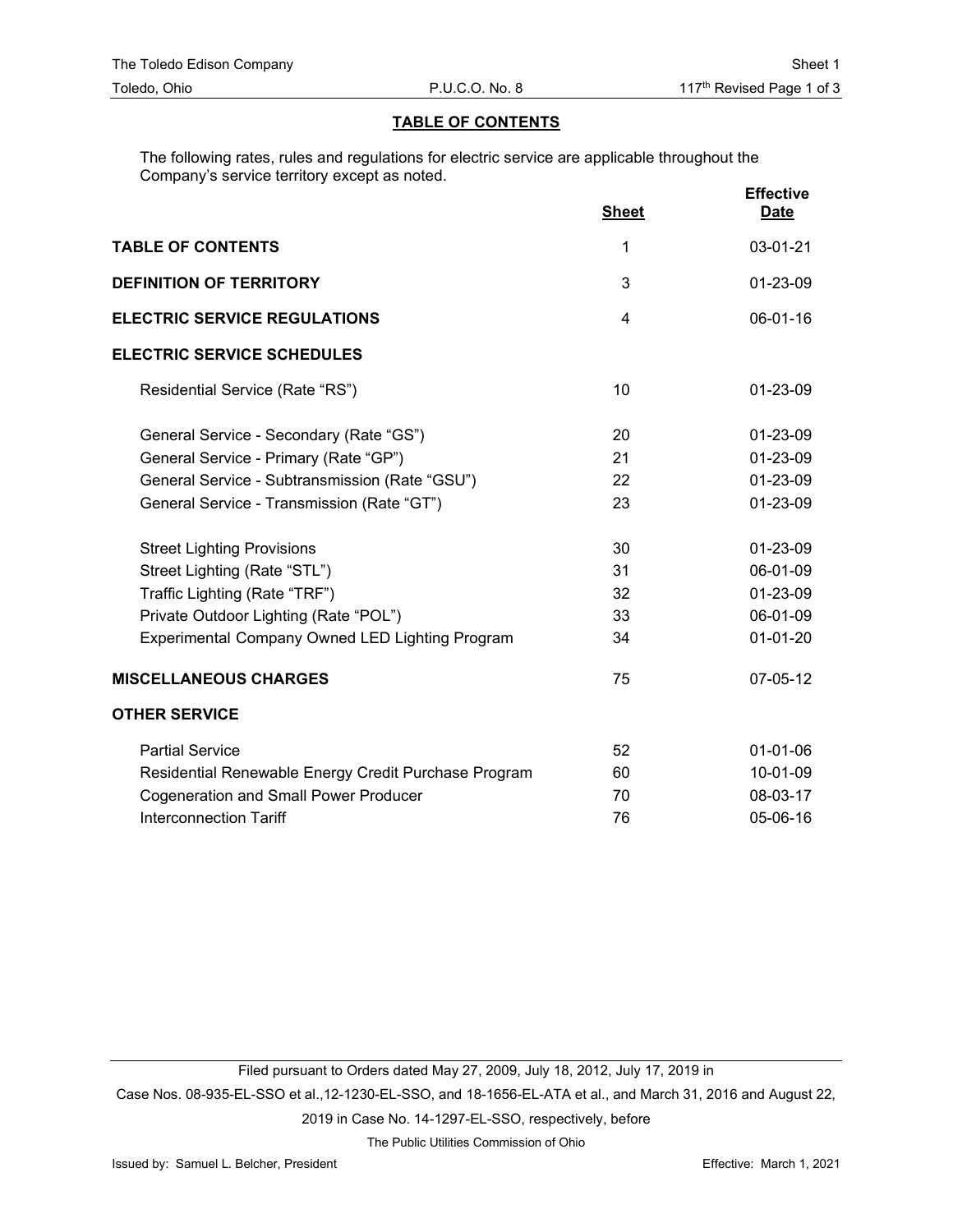### **TABLE OF CONTENTS**

| <b>RIDERS</b><br><b>Sheet</b><br><u>Date</u><br>80<br>03-01-20<br>Summary<br><b>Residential Distribution Credit</b><br>81<br>05-21-10<br>83<br>09-10-10<br><b>Transmission and Ancillary Services</b><br>84<br>$01-01-21$<br><b>Alternative Energy Resource</b><br><b>School Distribution Credit</b><br>85<br>06-01-09<br><b>Business Distribution Credit</b><br>86<br>01-23-09<br>87<br>10-27-09<br><b>Hospital Net Energy Metering</b><br>88<br>01-23-09<br>Economic Development (4a)<br><b>Universal Service</b><br>90<br>$01 - 01 - 20$<br>91<br>01-01-21<br><b>Tax Savings Adjustment</b><br>State kWh Tax<br>92<br>01-23-09<br>Net Energy Metering<br>93<br>10-27-09<br>96<br>$01-01-21$<br>Delta Revenue Recovery<br>97<br>$01 - 01 - 16$<br>Demand Side Management<br>98<br>06-01-09<br>Reasonable Arrangement<br><b>Distribution Uncollectible</b><br>99<br>$01 - 01 - 21$<br>101<br>06-01-18<br>Economic Load Response Program<br>103<br><b>Generation Cost Reconciliation</b><br>01-01-21<br>Fuel<br>105<br>12-14-09<br>106<br>$01-01-21$<br>Advanced Metering Infrastructure / Modern Grid<br>107<br>$01 - 01 - 15$<br>Line Extension Cost Recovery<br>108<br>$01 - 01 - 12$<br>Delivery Service Improvement<br><b>PIPP Uncollectible</b><br>109<br>01-01-21<br>Non-Distribution Uncollectible<br>110<br>$01-01-21$<br><b>Experimental Real Time Pricing</b><br>111<br>06-01-20<br><b>Experimental Critical Peak Pricing</b><br>113<br>06-01-20<br><b>Generation Service</b><br>114<br>06-01-20 |
|-------------------------------------------------------------------------------------------------------------------------------------------------------------------------------------------------------------------------------------------------------------------------------------------------------------------------------------------------------------------------------------------------------------------------------------------------------------------------------------------------------------------------------------------------------------------------------------------------------------------------------------------------------------------------------------------------------------------------------------------------------------------------------------------------------------------------------------------------------------------------------------------------------------------------------------------------------------------------------------------------------------------------------------------------------------------------------------------------------------------------------------------------------------------------------------------------------------------------------------------------------------------------------------------------------------------------------------------------------------------------------------------------------------------------------------------------------------------------------------------------------------|
|                                                                                                                                                                                                                                                                                                                                                                                                                                                                                                                                                                                                                                                                                                                                                                                                                                                                                                                                                                                                                                                                                                                                                                                                                                                                                                                                                                                                                                                                                                             |
|                                                                                                                                                                                                                                                                                                                                                                                                                                                                                                                                                                                                                                                                                                                                                                                                                                                                                                                                                                                                                                                                                                                                                                                                                                                                                                                                                                                                                                                                                                             |
|                                                                                                                                                                                                                                                                                                                                                                                                                                                                                                                                                                                                                                                                                                                                                                                                                                                                                                                                                                                                                                                                                                                                                                                                                                                                                                                                                                                                                                                                                                             |
|                                                                                                                                                                                                                                                                                                                                                                                                                                                                                                                                                                                                                                                                                                                                                                                                                                                                                                                                                                                                                                                                                                                                                                                                                                                                                                                                                                                                                                                                                                             |
|                                                                                                                                                                                                                                                                                                                                                                                                                                                                                                                                                                                                                                                                                                                                                                                                                                                                                                                                                                                                                                                                                                                                                                                                                                                                                                                                                                                                                                                                                                             |
|                                                                                                                                                                                                                                                                                                                                                                                                                                                                                                                                                                                                                                                                                                                                                                                                                                                                                                                                                                                                                                                                                                                                                                                                                                                                                                                                                                                                                                                                                                             |
|                                                                                                                                                                                                                                                                                                                                                                                                                                                                                                                                                                                                                                                                                                                                                                                                                                                                                                                                                                                                                                                                                                                                                                                                                                                                                                                                                                                                                                                                                                             |
|                                                                                                                                                                                                                                                                                                                                                                                                                                                                                                                                                                                                                                                                                                                                                                                                                                                                                                                                                                                                                                                                                                                                                                                                                                                                                                                                                                                                                                                                                                             |
|                                                                                                                                                                                                                                                                                                                                                                                                                                                                                                                                                                                                                                                                                                                                                                                                                                                                                                                                                                                                                                                                                                                                                                                                                                                                                                                                                                                                                                                                                                             |
|                                                                                                                                                                                                                                                                                                                                                                                                                                                                                                                                                                                                                                                                                                                                                                                                                                                                                                                                                                                                                                                                                                                                                                                                                                                                                                                                                                                                                                                                                                             |
|                                                                                                                                                                                                                                                                                                                                                                                                                                                                                                                                                                                                                                                                                                                                                                                                                                                                                                                                                                                                                                                                                                                                                                                                                                                                                                                                                                                                                                                                                                             |
|                                                                                                                                                                                                                                                                                                                                                                                                                                                                                                                                                                                                                                                                                                                                                                                                                                                                                                                                                                                                                                                                                                                                                                                                                                                                                                                                                                                                                                                                                                             |
|                                                                                                                                                                                                                                                                                                                                                                                                                                                                                                                                                                                                                                                                                                                                                                                                                                                                                                                                                                                                                                                                                                                                                                                                                                                                                                                                                                                                                                                                                                             |
|                                                                                                                                                                                                                                                                                                                                                                                                                                                                                                                                                                                                                                                                                                                                                                                                                                                                                                                                                                                                                                                                                                                                                                                                                                                                                                                                                                                                                                                                                                             |
|                                                                                                                                                                                                                                                                                                                                                                                                                                                                                                                                                                                                                                                                                                                                                                                                                                                                                                                                                                                                                                                                                                                                                                                                                                                                                                                                                                                                                                                                                                             |
|                                                                                                                                                                                                                                                                                                                                                                                                                                                                                                                                                                                                                                                                                                                                                                                                                                                                                                                                                                                                                                                                                                                                                                                                                                                                                                                                                                                                                                                                                                             |
|                                                                                                                                                                                                                                                                                                                                                                                                                                                                                                                                                                                                                                                                                                                                                                                                                                                                                                                                                                                                                                                                                                                                                                                                                                                                                                                                                                                                                                                                                                             |
|                                                                                                                                                                                                                                                                                                                                                                                                                                                                                                                                                                                                                                                                                                                                                                                                                                                                                                                                                                                                                                                                                                                                                                                                                                                                                                                                                                                                                                                                                                             |
|                                                                                                                                                                                                                                                                                                                                                                                                                                                                                                                                                                                                                                                                                                                                                                                                                                                                                                                                                                                                                                                                                                                                                                                                                                                                                                                                                                                                                                                                                                             |
|                                                                                                                                                                                                                                                                                                                                                                                                                                                                                                                                                                                                                                                                                                                                                                                                                                                                                                                                                                                                                                                                                                                                                                                                                                                                                                                                                                                                                                                                                                             |
|                                                                                                                                                                                                                                                                                                                                                                                                                                                                                                                                                                                                                                                                                                                                                                                                                                                                                                                                                                                                                                                                                                                                                                                                                                                                                                                                                                                                                                                                                                             |
|                                                                                                                                                                                                                                                                                                                                                                                                                                                                                                                                                                                                                                                                                                                                                                                                                                                                                                                                                                                                                                                                                                                                                                                                                                                                                                                                                                                                                                                                                                             |
|                                                                                                                                                                                                                                                                                                                                                                                                                                                                                                                                                                                                                                                                                                                                                                                                                                                                                                                                                                                                                                                                                                                                                                                                                                                                                                                                                                                                                                                                                                             |
|                                                                                                                                                                                                                                                                                                                                                                                                                                                                                                                                                                                                                                                                                                                                                                                                                                                                                                                                                                                                                                                                                                                                                                                                                                                                                                                                                                                                                                                                                                             |
|                                                                                                                                                                                                                                                                                                                                                                                                                                                                                                                                                                                                                                                                                                                                                                                                                                                                                                                                                                                                                                                                                                                                                                                                                                                                                                                                                                                                                                                                                                             |
|                                                                                                                                                                                                                                                                                                                                                                                                                                                                                                                                                                                                                                                                                                                                                                                                                                                                                                                                                                                                                                                                                                                                                                                                                                                                                                                                                                                                                                                                                                             |
|                                                                                                                                                                                                                                                                                                                                                                                                                                                                                                                                                                                                                                                                                                                                                                                                                                                                                                                                                                                                                                                                                                                                                                                                                                                                                                                                                                                                                                                                                                             |
|                                                                                                                                                                                                                                                                                                                                                                                                                                                                                                                                                                                                                                                                                                                                                                                                                                                                                                                                                                                                                                                                                                                                                                                                                                                                                                                                                                                                                                                                                                             |
| 115<br>$01-01-21$<br>Demand Side Management and Energy Efficiency                                                                                                                                                                                                                                                                                                                                                                                                                                                                                                                                                                                                                                                                                                                                                                                                                                                                                                                                                                                                                                                                                                                                                                                                                                                                                                                                                                                                                                           |
| 116<br>$01-01-21$<br><b>Economic Development</b>                                                                                                                                                                                                                                                                                                                                                                                                                                                                                                                                                                                                                                                                                                                                                                                                                                                                                                                                                                                                                                                                                                                                                                                                                                                                                                                                                                                                                                                            |
| <b>Deferred Generation Cost Recovery</b><br>06-01-09<br>117                                                                                                                                                                                                                                                                                                                                                                                                                                                                                                                                                                                                                                                                                                                                                                                                                                                                                                                                                                                                                                                                                                                                                                                                                                                                                                                                                                                                                                                 |
| Deferred Fuel Cost Recovery<br>118<br>06-21-13                                                                                                                                                                                                                                                                                                                                                                                                                                                                                                                                                                                                                                                                                                                                                                                                                                                                                                                                                                                                                                                                                                                                                                                                                                                                                                                                                                                                                                                              |
| 119<br>03-01-21<br>Non-Market-Based Services                                                                                                                                                                                                                                                                                                                                                                                                                                                                                                                                                                                                                                                                                                                                                                                                                                                                                                                                                                                                                                                                                                                                                                                                                                                                                                                                                                                                                                                                |
| <b>Residential Deferred Distribution Cost Recovery</b><br>120<br>$01-01-12$                                                                                                                                                                                                                                                                                                                                                                                                                                                                                                                                                                                                                                                                                                                                                                                                                                                                                                                                                                                                                                                                                                                                                                                                                                                                                                                                                                                                                                 |
| Non-Residential Deferred Distribution Cost Recovery<br>121<br>$01-01-12$                                                                                                                                                                                                                                                                                                                                                                                                                                                                                                                                                                                                                                                                                                                                                                                                                                                                                                                                                                                                                                                                                                                                                                                                                                                                                                                                                                                                                                    |
| <b>Residential Electric Heating Recovery</b><br>122<br>01-01-21                                                                                                                                                                                                                                                                                                                                                                                                                                                                                                                                                                                                                                                                                                                                                                                                                                                                                                                                                                                                                                                                                                                                                                                                                                                                                                                                                                                                                                             |
| <b>Residential Generation Credit</b><br>123<br>$10 - 31 - 18$                                                                                                                                                                                                                                                                                                                                                                                                                                                                                                                                                                                                                                                                                                                                                                                                                                                                                                                                                                                                                                                                                                                                                                                                                                                                                                                                                                                                                                               |
| <b>Delivery Capital Recovery</b><br>124<br>03-01-21                                                                                                                                                                                                                                                                                                                                                                                                                                                                                                                                                                                                                                                                                                                                                                                                                                                                                                                                                                                                                                                                                                                                                                                                                                                                                                                                                                                                                                                         |
| Phase-In Recovery<br>125<br>01-01-21                                                                                                                                                                                                                                                                                                                                                                                                                                                                                                                                                                                                                                                                                                                                                                                                                                                                                                                                                                                                                                                                                                                                                                                                                                                                                                                                                                                                                                                                        |
| <b>Government Directives Recovery</b><br>126<br>06-01-16                                                                                                                                                                                                                                                                                                                                                                                                                                                                                                                                                                                                                                                                                                                                                                                                                                                                                                                                                                                                                                                                                                                                                                                                                                                                                                                                                                                                                                                    |
| Automated Meter Opt Out<br>128<br>09-01-20                                                                                                                                                                                                                                                                                                                                                                                                                                                                                                                                                                                                                                                                                                                                                                                                                                                                                                                                                                                                                                                                                                                                                                                                                                                                                                                                                                                                                                                                  |
| Ohio Renewable Resources<br>129<br>06-01-16                                                                                                                                                                                                                                                                                                                                                                                                                                                                                                                                                                                                                                                                                                                                                                                                                                                                                                                                                                                                                                                                                                                                                                                                                                                                                                                                                                                                                                                                 |
| Commercial High Load Factor Experimental TOU<br>130<br>06-01-20                                                                                                                                                                                                                                                                                                                                                                                                                                                                                                                                                                                                                                                                                                                                                                                                                                                                                                                                                                                                                                                                                                                                                                                                                                                                                                                                                                                                                                             |

Filed pursuant to Orders dated May 27, 2009, July 18, 2012 and July 17, 2019 in

Case Nos. 08-935-EL-SSO et al.,12-1230-EL-SSO, and 18-1656-EL-ATA et al., and March 31, 2016 and August 22,

2019 in Case No. 14-1297-EL-SSO, respectively, before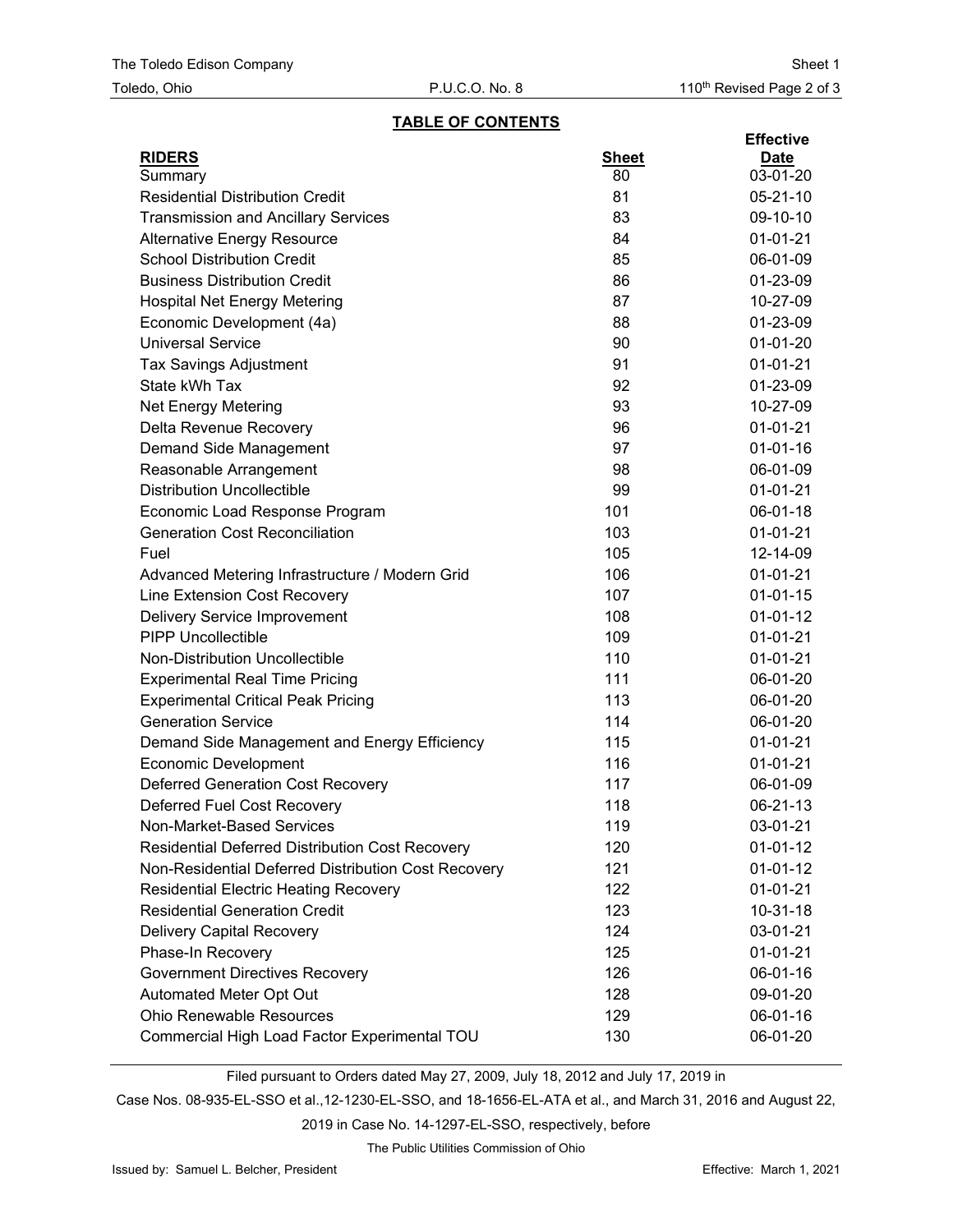#### **RIDER NMB Non-Market-Based Services Rider**

**NMBC** = The amount of the Company's total projected Non-Market-Based Services-related costs for the Computation Period, allocated to each rate schedule.

> The Computation Period over which NMB will apply shall be for a 12 month period beginning no later than 75 days after filing, which will be no later than January 15th of each year.

- **E** = Starting June 1, 2012, any net over- or under-collection of the Non-Market-Based Services-related costs, including applicable interest, invoiced during the period from June 1, 2011 to March 31, 2012, allocated to rate schedules. Thereafter, E will be calculated for the 12-month period immediately preceding the Computation Period.
- **BU** = Forecasted billing units for the Computation Period for each rate schedule.
- **CAT** = The Commercial Activity Tax rate as established in Section 5751.03 of the Ohio Revised Code.

#### **NMB charges:**

| RS (all kWhs, per kWh)          | 2.4802¢         |
|---------------------------------|-----------------|
| GS* (per kW of Billing Demand)  | \$6.7011        |
| GP* (per kW of Billing Demand)  | \$6.2622        |
| GSU (per kVa of Billing Demand) | \$6.0679        |
| GT (per kVa of Billing Demand)  | \$6.7637        |
| STL (all kWhs, per kWh)         | $0.0000 \notin$ |
| TRF (all kWhs, per kWh)         | 1.3031¢         |
| POL (all kWhs, per kWh)         | $0.0000 \notin$ |

Separately metered outdoor recreation facilities owned by non-profit, governmental and educational institutions, such as athletic fields, served under Rate GS or GP, primarily for lighting purposes, will be charged per the NMB charge applicable to Rate Schedule POL.

#### **RIDER UPDATES:**

The charges contained in this Rider shall be updated and reconciled on an annual basis. The Company will file with the PUCO a request for approval of the Rider NMB charges no later than January 15th of each year, which shall become effective on a service rendered basis no later than 75 days after filing, unless otherwise ordered by the Commission. This Rider is subject to reconciliation, including, but not limited to increases or refunds. Such reconciliation shall be based solely upon the results of audits ordered by the Commission in accordance with the July 18, 2012 Opinion and Order in Case No. 12- 1230-EL-SSO, and the March 31, 2016 Opinion and Order in Case No. 14-1297-EL-SSO and upon the Commission's orders in Case No. 18-47-AU-COI.

Filed pursuant to Orders dated August 25, 2010, July 18, 2012, July 1, 2015, March 31, 2016, March 28, 2018, February 27, 2019 and October 23, 2019 in Case Nos. 10-388-EL-SSO, 12-1230-EL-SSO, 15-0648-EL-RDR, 14- 1297-EL-SSO, 17-2378-EL-RDR and 18-1818-EL-RDR, respectively, and case No. 20-1768-EL-RDR, before

The Public Utilities Commission of Ohio